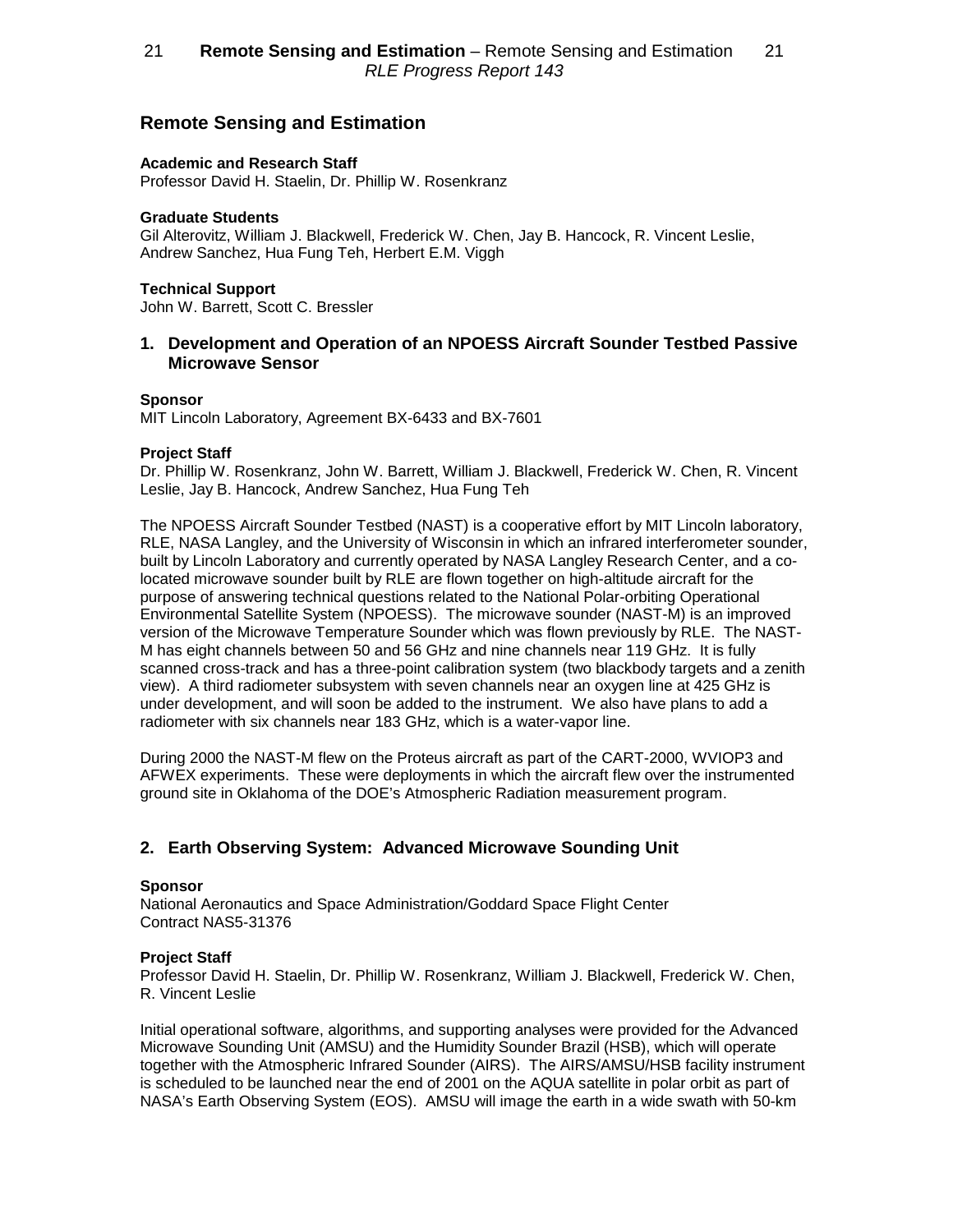resolution at nadir at 15 frequencies sensitive to the water vapor resonance near 183 GHz. Novel retrieval algorithms for estimating precipitation rates using the opaque water vapor and oxygen millimeter-wave bands near 183 and 54 GHz were extended in climate range. Advantages of the new method include potentially improved retrieval accuracies over land or at low precipitation rates, or in the presence of snowfall. Improved accuracy in global monitoring of these parameters could contribute significantly to global studies of the energy and water cycles.

Progress was also made during the year in refining the temperature profile and water vapor profile retrieval techniques which will be used to provide initial profiles, derived from AMSU and HSB, for use in infrared cloud clearing.

## **3. Passive Microwave Spectral Imaging of Atmospheric Structure**

## **Sponsor**

National Aeronautics and Space Administrion/Gopddard Space Flight Center Grant NAG5-2545

## **Project Staff**

Professor David H. Staelin, John W. Barrett, Dr. Philip W. Rosenkranz, William J. Blackwell, Frederick W. Chen, Jay B. Hancock, R. Vincent Leslie, Herbert E. M. Viggh

Microwave and infrared sensors have improved in sensitivity to the point that fine structure in atmospheric temperature and humidity profiles is now observable on a scale of tens of kilometers. Three theses address this opportunity using data provided by the NAST-M spectrometer, together with auxiliary data provided by other instruments. A fourth thesis is addressing surface emissivity estimation using visible and near-infrared multispectral data.

R. Vincent Leslie<sup>11</sup> produced accurate temperature retrievals obtained during WINTEX (WINTer EXperiments, Madison, Wisconsin, March/April 1999) using flight data from the NAST-M instrument. Upper bounds to the instrument's sensitivity and accuracy are estimate to be 0.3K and 1.5K, respectively. Temperature profiles were retrieved using a multilayer feedforward neural network trained using radiosonde data and radiance simulations. Initial temperature perturbation images of the lower atmosphere suggest the possible detection of thermal waves on the order of 1K peak-to-peak with a period of ~20-60 km.

Jay B. Hancock has been retrieving profiles of relative humidity from the combination of the MIT NAST-M and NASA GSFC MIR instruments, where MIR operates at several frequencies near the 183-GHz resonance of water vapor plus a few nearby window channels. Early comparisons with radiosonde profiles and NAST-I 9000-channel infrared spectra (roughly 4-15 micron wavelength) are encouraging.

William J. Blackwell has been retrieving temperature profiles using combinations of NAST-M and NAST-I data obtained using the NASA ER-2 and Proteus high altitude aircraft. Cloud clearing of the infrared radiances using microwave data is a major focus of the study. Initial results suggest that a major limitation to cloud-clearing performance is unknown surface emissivities at microwave wavelengths, and the non-linearities introduced by the variable influence of atmospheric transmissivity.

Herbert E. M. Viggh has been developing methods for estimating surface emissivities using hyperspectral visible and near-infrared images. These techniques utilize prior information about the spatial and spectral statistics of the region of interest. Once developed, these techniques should also be relevant to atmospheric imagery.

Work has also begun on the incorporation of 425-GHz channels on the NAST-M spectrometer, and on the potential for geostationary microwave sounders employing water vapor and oxygen resonances at wavelengths near 1 and 2 millimeters.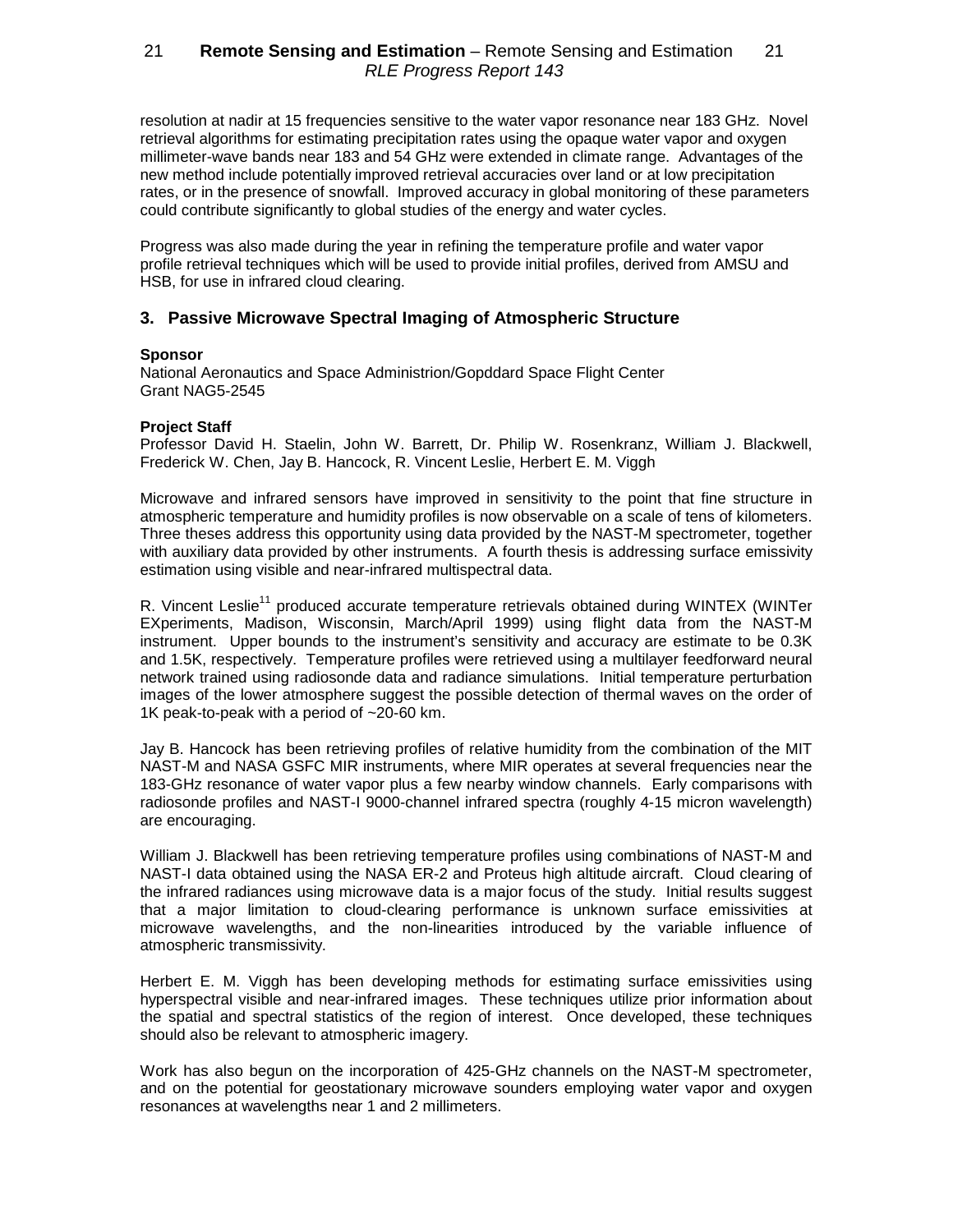# **4. Reduction of Variance**

## **Sponsor**

MIT Leaders for Manufacturing Program

**Project Staff**

Professor David H. Staelin and Junehee Lee

The iterative order and noise (ION) estimation algorithm estimates the signal order of multivariate data, e.g. using a scree plot<sup>†</sup>, and the unknown noise variances, e.g. using the expectationmaximization (EM) algorithm. These estimates improve principal component analyses, linear regression, and Wiener filtering.

The ION algorithm<sup>1,10</sup> operates on  $m \times n$  matrices **X** comprising m unordered vectors X of dimension n, each of which is presumed to be the sum of a linearly transformed stochastic signal vector P of order p, and an independent noise vector of order  $n > p$ , as specified by eqn. 1:

$$
X = AP + G^{1/2} \omega \tag{1}
$$

where **A** is the unknown mixing matrix, and P is assumed to be a zero-mean Gaussian signal vector having unity variance for all p non-zero variables. **G** is the unknown diagonal noise covariance matrix. The noise vector  $\omega$  is Gaussian with zero mean and its covariance matrix is the identity matrix of order  $n$ . The algorithm generally performs well even when these assumptions do not fully apply. the ION algorithm estimates p, **G**, and the set of ωs based on a single training matrix **X**. It follows from eqn. 1 that the product **A**P can also be estimated.

Since the ION algorithm utilizes no a priori information about  $X$ , it defines noise as being additive and uncorrelated among variables. Elements which are correlated among variables are presumed to be signal of order p.

This work is summarized in [1] and [10]. It was also used by Alterovitz $9$  to extract 5 useful degrees of freedom from 31 parameters measured repeatedly for 46 patients exhibiting tachycardia or hypertension during the first hour of their operation under general anesthesia; principal components analysis extracted only 2 degrees of freedom.

<sup>†</sup> Joliffe, I. Principal Component Analysis (New York: Springer-Verlag, 1986).